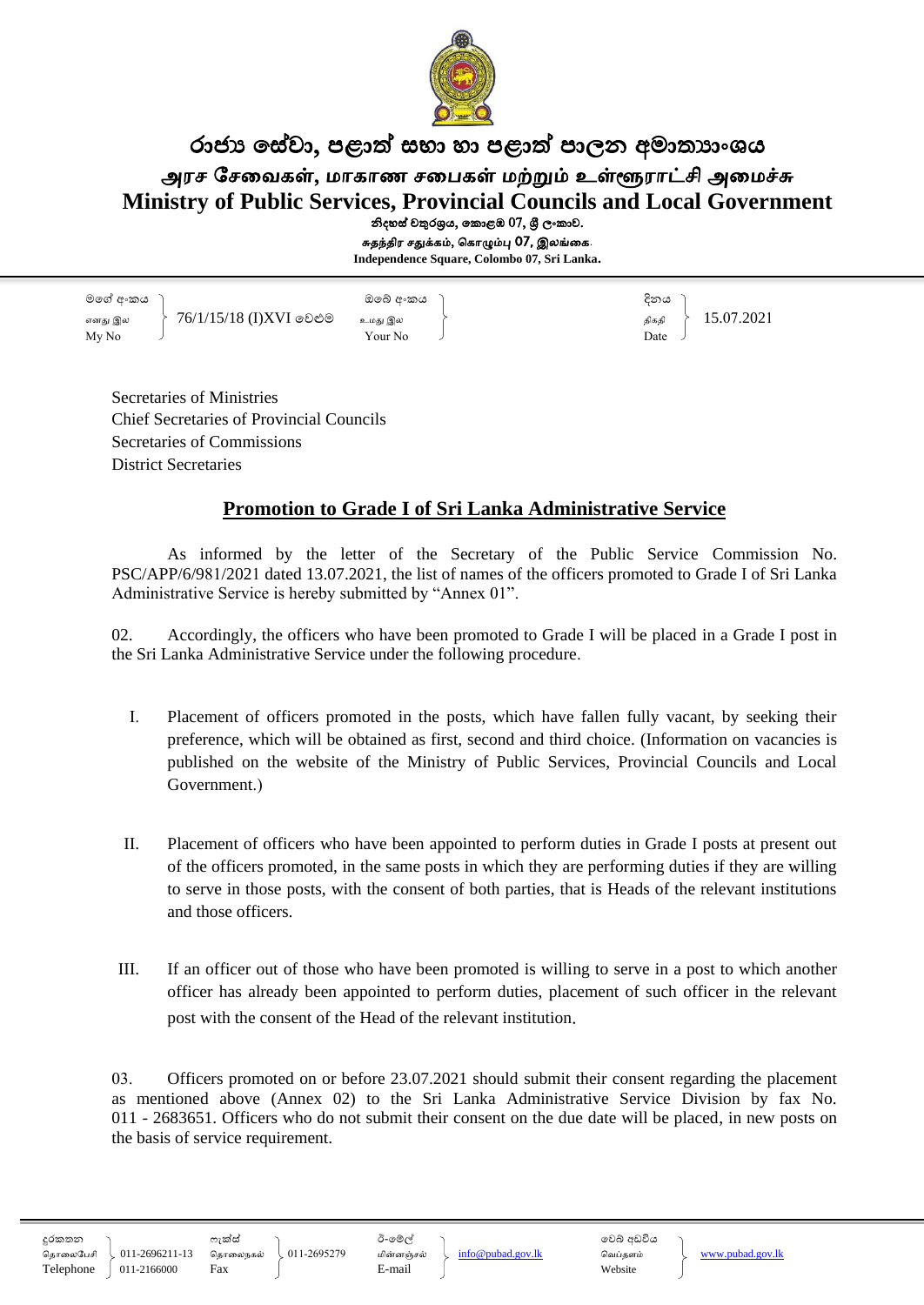04. You are further informed that when several officers have applied for the same service station, they will be placed in the new posts on the basis of giving priority to the officers who are on the top of the seniority list considering their seniority.

05. Please make the relevant officers aware of the same.

K.D.N. Ranjith Asoka Sgd/ J.J. Rathnasiri<br>Additional Secretary (Public Administration) Secretary Additional Secretary (Public Administration)

 Ministry of Public Services, Provincial Councils and Local Government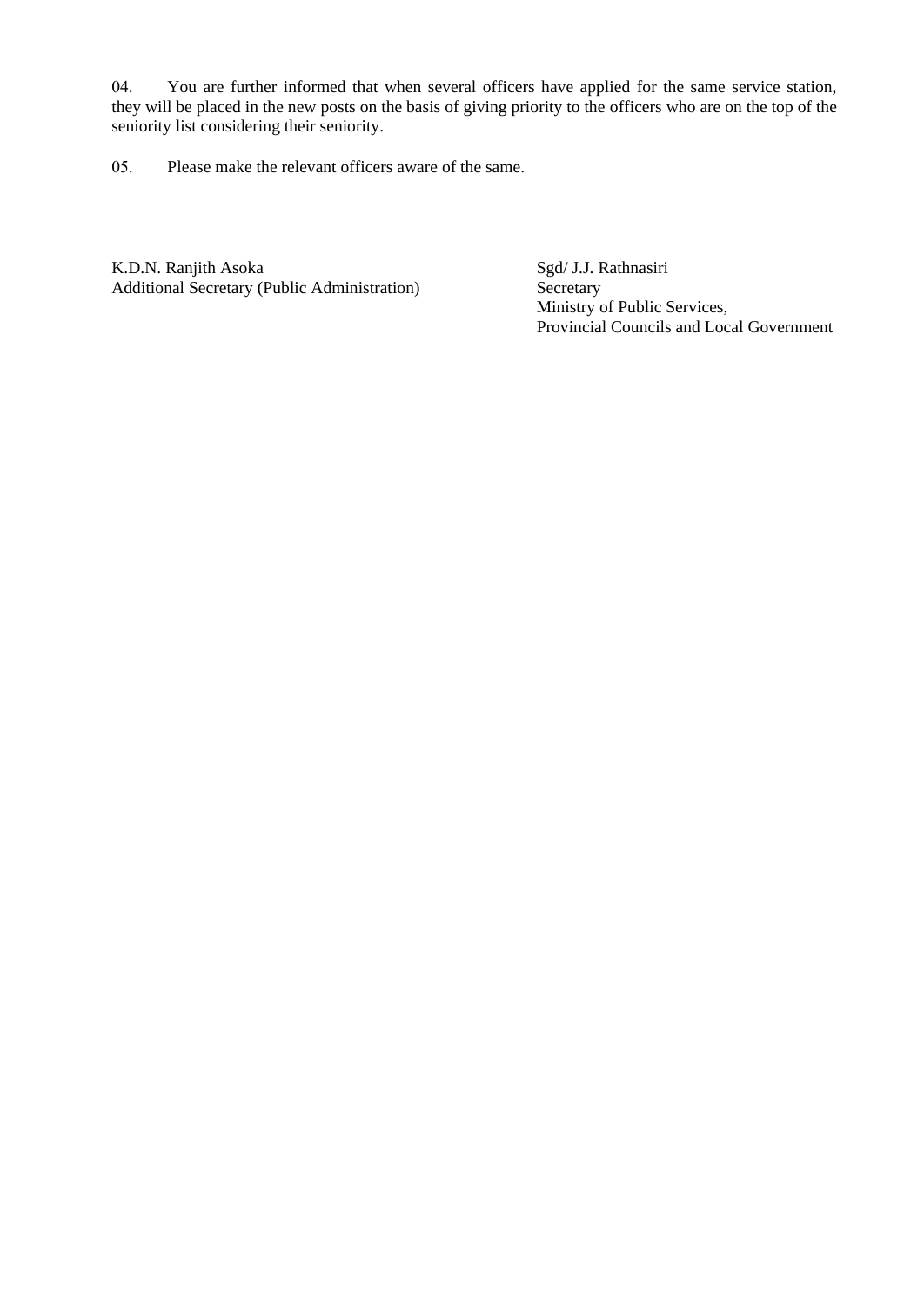#### **Annex 01**

### **Promotion to Grade I of Sri Lanka Administration Service.**

As per the decision given by Public Service Commission No: PSC/APP/6/981/2021 and dated 13.07.2021, following officers have been promoted to the grade I of Sri Lanka Administrative Service.

| Index no.      | Name of the officer             | <b>Promotion Date</b> |
|----------------|---------------------------------|-----------------------|
| 1              | Mrs. M. Andrahannady            | 02.03.2021            |
| $\overline{2}$ | Mr. A.K.A.Y. Tharanga           | 02.03.2021            |
| $\mathfrak{Z}$ | Mrs. M.D. Abeygunawardana       | 02.03.2021            |
| $\overline{4}$ | Mr. K.M. Rizvi                  | 02.03.2021            |
| 5              | Mr. A.M.R. Sajeewa              | 02.03.2021            |
| 6              | Mrs. R.M.S.M. Rajaguru          | 02.03.2021            |
| $\overline{7}$ | Mrs. A.A.D.C.N. Amarasinghe     | 02.03.2021            |
| 8              | Mr. S.C. Senarathne             | 02.03.2021            |
| 9              | Mr. N. Kamaladasan              | 02.03.2021            |
| 10             | Mrs. B.W.M.M.S. Bandara         | 02.03.2021            |
| 11             | Mrs. R.U.I. Dissanayake         | 02.03.2021            |
| 12             | Mr. M.R.W.K. Gunasekara         | 02.03.2021            |
| 13             | Mrs. K.A.J. Priyangika          | 02.03.2021            |
| 14             | Mr. J.D.N.S. Jayakodi           | 02.03.2021            |
| 15             | Mrs. G.D. Nadeeka               | 02.03.2021            |
| 16             | Mr. M.J.M. Ifham                | 02.03.2021            |
| 17             | Mr. W.H.G.G. Kosala             | 02.03.2021            |
| 18             | Mr. K. Nikarilkanth             | 02.03.2021            |
| 19             | Ms. K.M.Y.S. Boralessa          | 02.03.2021            |
| 20             | Mrs. R.A.C. Damithra            | 02.03.2021            |
| 21             | Mr. B.M.N.R. Sampath            | 02.03.2021            |
| 22             | Mrs. E.M.I.U. Edirisinghe       | 02.03.2021            |
| 23             | Mrs. A.G.W.T. Rajapaksha        | 06.04.2021            |
| 24             | Mrs. B.M.V.S. Kumaraguru        | 02.03.2021            |
| 25             | Mr. W.G.K.D.<br>Wickramasooriya | 02.03.2021            |
| 26             | Mrs. S.D.A. Keerthirathna       | 02.03.2021            |
| 27             | Mrs. V.C. De Silva              | 02.03.2021            |
| 28             | Mrs. A.U. Pathirana             | 02.03.2021            |
| 29             | Mrs. W.S.N. Botheju             | 02.03.2021            |
| 30             | Mrs. K.G.I.S. Gallage           | 02.03.2021            |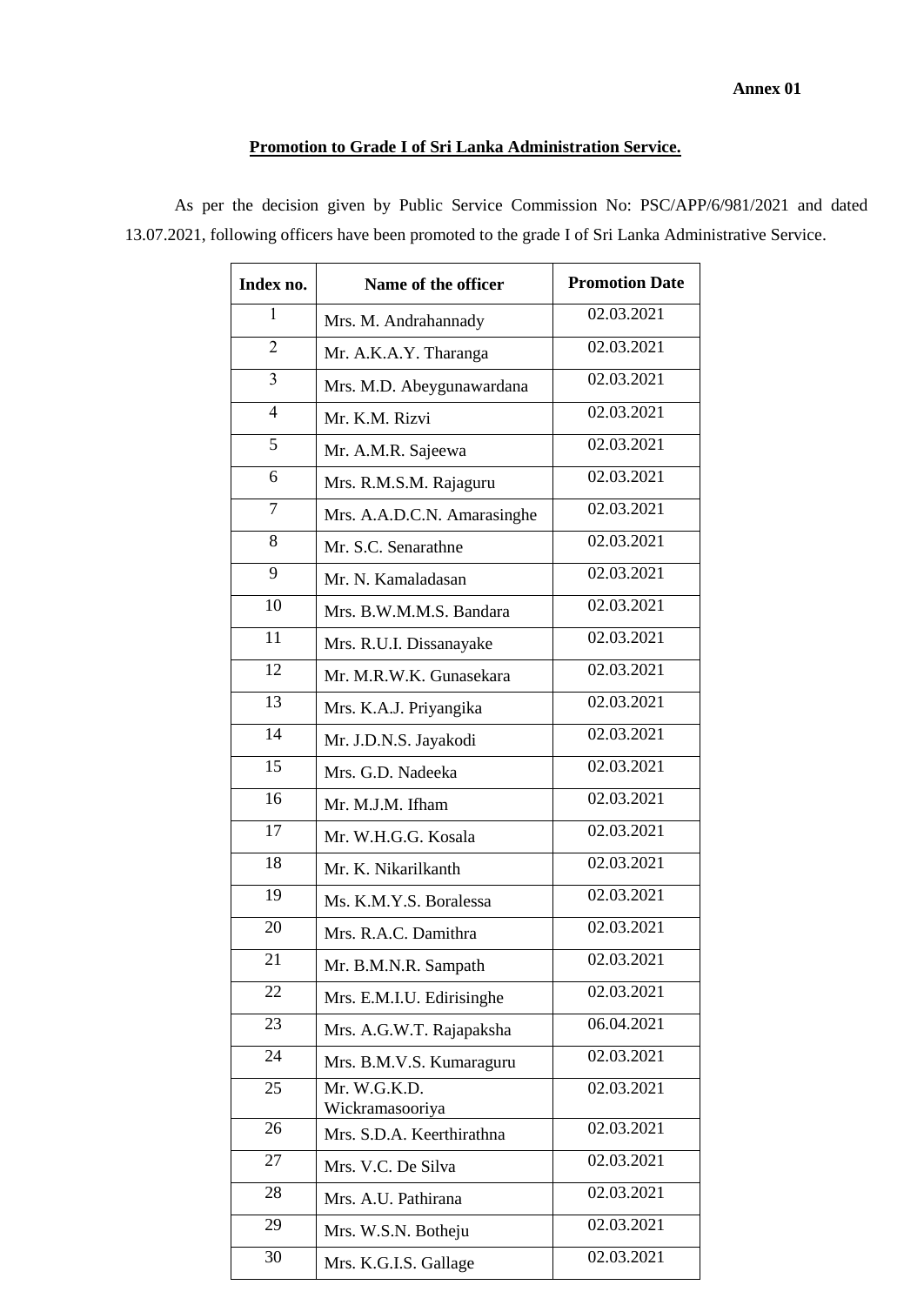| Index no. | Name of the officer          | 02.03.2021              |
|-----------|------------------------------|-------------------------|
| 31        | Mrs. J.A.A.N. Jayaweera      | 02.03.2021              |
| 32        | Mrs. D.H.U. Sandamali        | 02.03.2021              |
| 33        | Mrs. S.A.L. Rangani          | 02.03.2021              |
| 34        | Mrs. U.I. Madhushani         | 02.03.2021              |
| 35        | Mr. L.T.G.D. Darshana        | 02.03.2021              |
| 36        | Mr. A.M. Nandasiri           | 02.03.2021              |
| 37        | Mr. K.W. Elapatha            | 02.03.2021              |
| 38        | Mr. H.S.S. Idamgodage        | 02.03.2021              |
| 39        | Mrs. H.G.T. Prasangika       | 02.03.2021              |
| 40        | Mrs. K. Galappaththi         | 02.03.2021              |
| 41        | Mrs. H.T.P. Abayarathna      | 02.03.2021              |
| 42        | Mr. M.N.H. Dharmaweera       | 02.03.2021              |
| 43        | Mr. K.C. Mihidum             | 02.03.2021              |
| 44        | Mr. D.M.A.S. Wijerathne      | 02.03.2021              |
| 45        | Mrs. J. Sripathi             | 02.03.2021              |
| 46        | Mrs. H.D.N.D. Dasanayake     | 02.03.2021              |
| 47        | Mr. L.D.V. Thilakaratne      | 02.03.2021              |
| 48        | Mr. W.M.C. Weerasinghe       | 02.03.2021              |
| 49        | Mrs. K.R.S. De Silva         | 02.03.2021              |
| 50        | Mrs. B.S. Gamage             | 02.03.2021              |
| 51        | Mrs. J.A.C.H. Jayasinghe     | 02.03.2021              |
| 52        | Mrs. L.W.S.C. Nawarathna     | 02.03.2021              |
| 53        | Ms. K.A.J.P. Kodituwakku     | 02.03.2021              |
| 54        | Mrs. W.A.Y.S.P. Weerasinghe  | 02.03.2021              |
| 55        | Ms. W.D. Samarakkody         | 02.03.2021              |
| 56        | Mrs. M.A. Ranawaka           | 02.03.2021              |
| 57        | Mr. G.P.N. Gamachchige       | 02.03.2021              |
| 58        | Mrs. W.S.P. Wickramaarachchi | 02.03.2021              |
| 59        | Mrs. W.R.A.S.C. Herath       | 02.03.2021              |
| 60        | Mrs. J.G.G.A. Weerawardhane  | 02.03.2021              |
| 61        | Ms. R.M.K.G. Sanjeewani      | 02.03.2021              |
| 62        | Mrs. V.O.L.S. Rathnasekara   | $\overline{02.03.2021}$ |